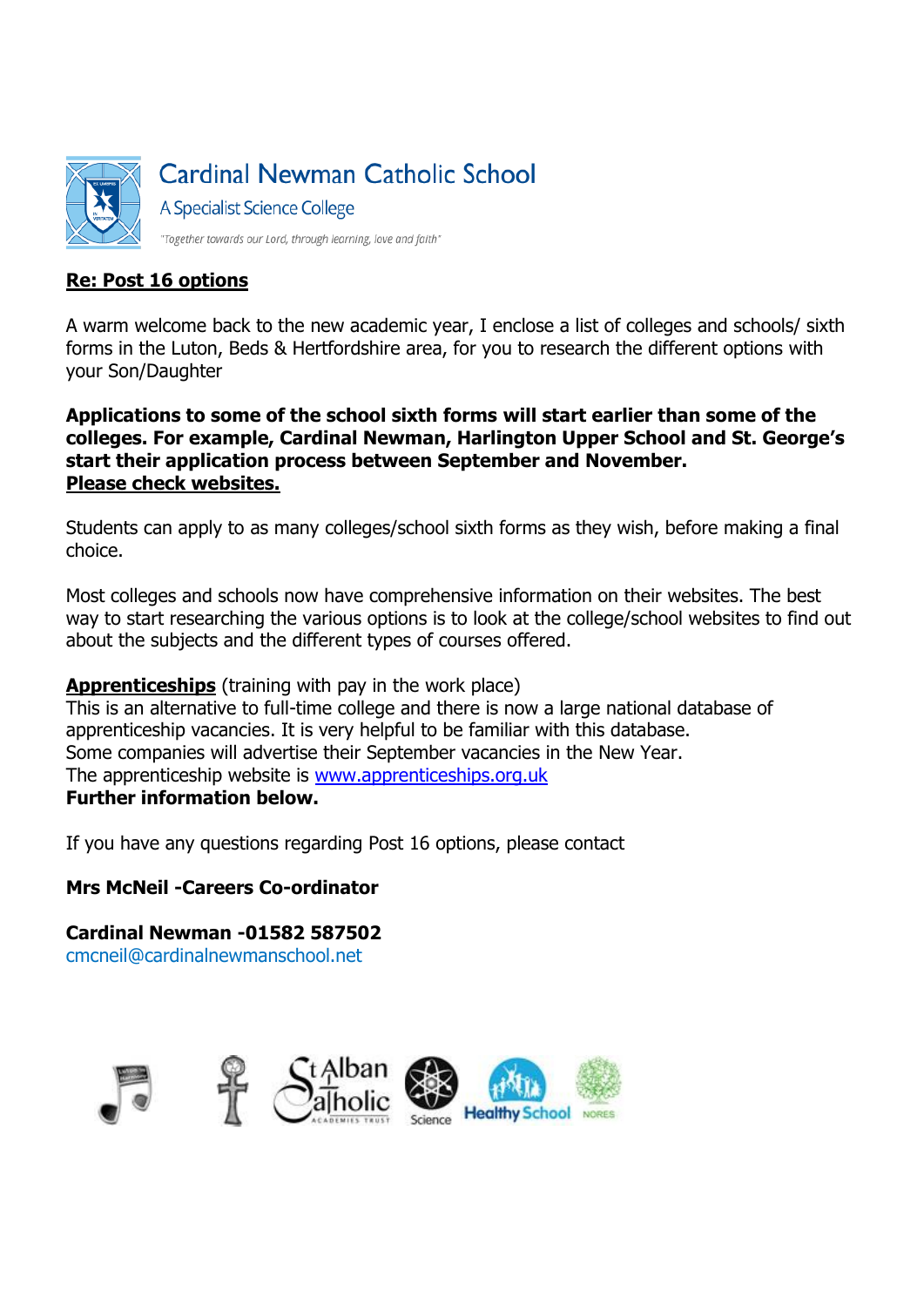# **OPEN DAYS for Colleges and School Sixth Forms In the Luton area 2021- 2022**

**Cardinal Newman Sixth Form, Tel: 01582-597125 Warden Hill Rd, Luton, Bedfordshire LU2 7AE** [www.cardinalnewman.luton.scho.uk](http://www.cardinalnewman.luton.scho.uk/) [sbd@cardinalnewmanschool.net](mailto:sbd@cardinalnewmanschool.net) **Thursday 4th November @ 6-8pm**

**Barnfield College Tel: 01582 569600 or 01582 569569 Barnfield College, New Bedford Road Campus, New Bedford Road, Luton LU2 7BF Barnfield College, Technology Campus, Enterprise Way, Luton, LU3 4BU** [www.barnfield.ac.uk](http://www.barnfield.ac.uk/) [enquiries@barnfield.ac.uk](mailto:enquiries@barnfield.ac.uk) **Saturday 6th November 9.30am-12.30pm** 

**Chalk Hill Academy Sixth Form (Shared Learning Trust West Academy)**

**Tel: 01582 884100 Barnfield** West Academy, Leagrave High Street, Luton, LU4 0NE

www.chalkhills@thesharedlearningtrust.org.uk **Thursday 4 th November 6-7pm Heads talk 4.30pm** 

**Barnfield South Academy Sixth Form (Shared Learning Trust South Academy) Tel: 01582 722333** Stockwood, Rotherham Avenue, Luton, LU1 5PP **TBC –please check website**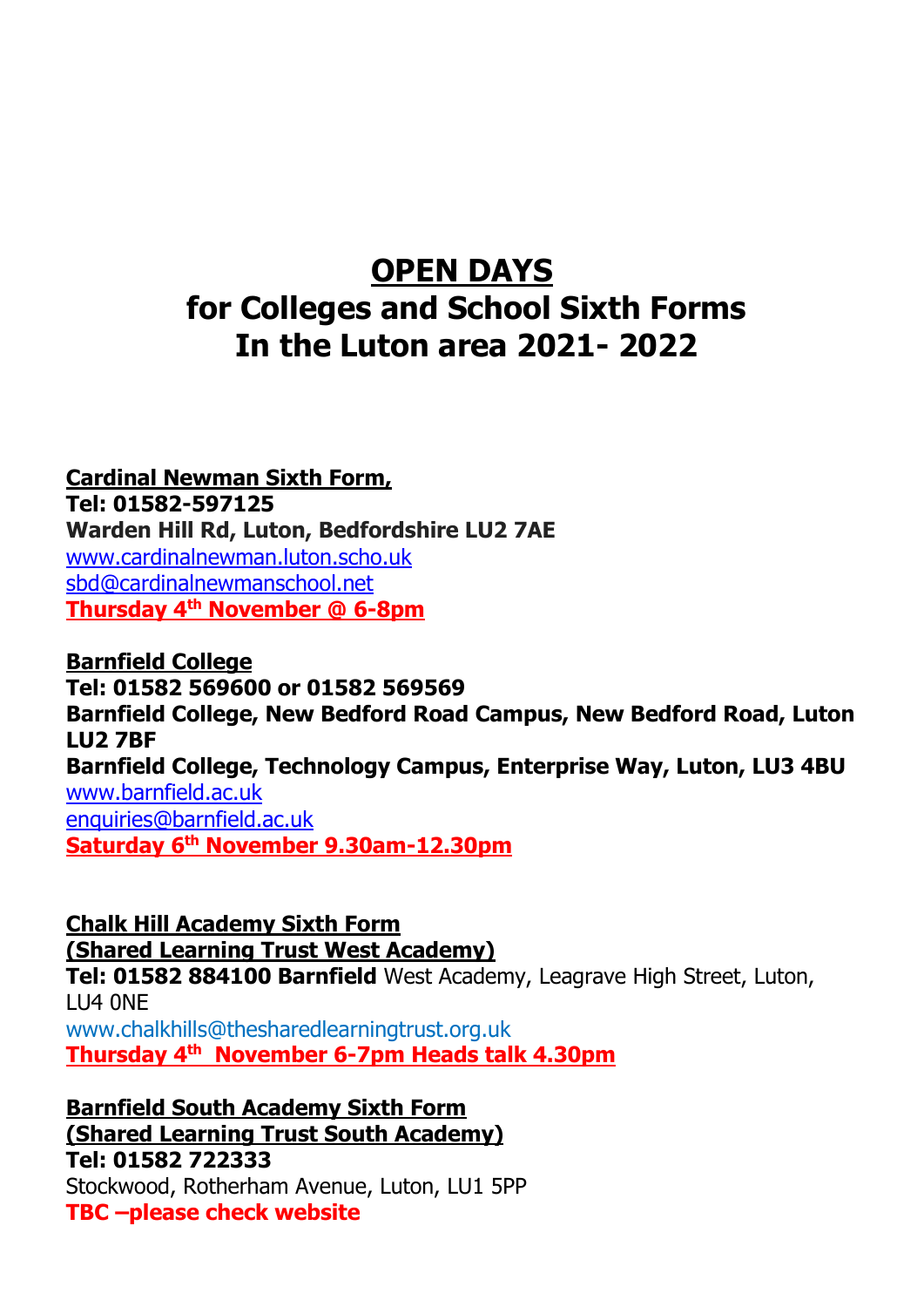# **Luton Sixth Form College Tel: 01582 877500** Luton Sixth Form College, Bradgers Hill Road, Luton, LU2 7EW [www.lutonsfc.ac.uk](http://www.lutonsfc.ac.uk/) [college@lutonsfc.ac.uk](mailto:college@lutonsfc.ac.uk) **Tuesday 16th November 5.30-7pm Wednesday 24th November Tuesday 2nd December**

**Cardinalnewman have been allocated Tuesady 16th November, if you are unavailable to attend this date you are allowed to attend the other dates.**

# **Central Bedfordshire College**

**Tel: 01582 477776** Kingsway, Dunstable, Bedfordshire LU5 4HG [www.centralbeds.ac.uk](http://www.centralbeds.ac.uk/) [enquiries@centralbeds.ac.uk](mailto:enquiries@centralbeds.ac.uk) **Thursday 11th November @ 4-7pm** 

## **Bedford College**

**Tel: 01234 291000** Bedford College, Cauldwell Street, Bedford, MK42 9AH [www.bedford.ac.uk](http://www.bedford.ac.uk/) [info@bedford.ac.uk](mailto:info@bedford.ac.uk) **Tuesday 9th November 5-8pm** 

# **The Bedford Sixth Form (Part of Bedford College) 01234 291291** Bromham Road, Bedford, MK40 2BS [www.bedfordsixthform.ac.uk](http://www.bedfordsixthform.ac.uk/) [info@bedfordsixthform.ac.uk](mailto:info@bedfordsixthform.ac.uk) You can pre-register your placed at [www.bedfordsixthform.ac.uk/events](http://www.bedfordsixthform.ac.uk/events) **Wednesday 6th October 5-8pm**

# **[Shuttleworth College Open Day](http://www.bedford.ac.uk/About/Events/2013/November/Shuttleworth-College-Open-Day.aspx) (Part of Bedford College) Tel: 01767 626222** Old Warden Park, Biggleswade, Bedfordshire, SG18 9DX

[www.shuttleworth.ac.uk](http://www.shuttleworth.ac.uk/) [enquiries@shuttleworth.ac.uk](mailto:enquiries@shuttleworth.ac.uk) **Saturday 13th November 9.30-12.30pm**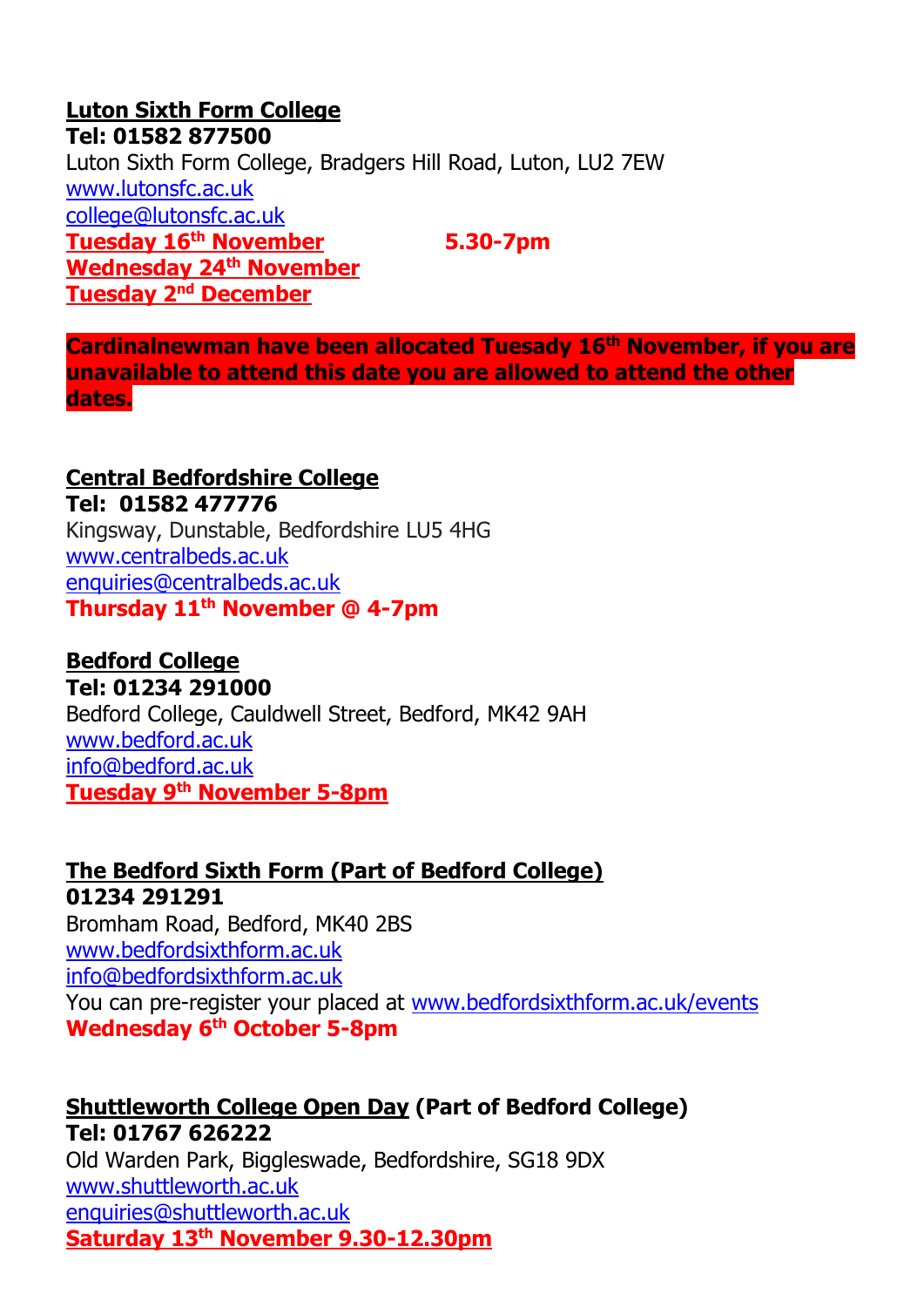# **Oaklands College (outside St Albans and in Welwyn Garden City) 01727 737000**

St Albans Campus, Hatfield Rd, St Albans, Hertfordshire AL4 0JA Welwyn Garden City Campus, the Campus, Welwyn Garden City, Hertfordshire AL8 6AH

[www.oaklands.ac.uk](http://www.oaklands.ac.uk/)

[info@oaklands.ac.uk](mailto:info@oaklands.ac.uk)

**St Albans Campus - Saturday 13th November@ 10-2pm - , Welwyn Garden City Campus – Thursday 10th November,5-8pm** 

# **Harlington Upper School Tel 01525 755100**

Goswell End Rd, Harlington, Dunstable LU5 6NX [Enquiries@harlington.org](mailto:Enquiries@harlington.org) [www.harlington.org](http://www.harlington.org/) **Thursday 14th October 5.30-8pm** 

# **Milton Keynes College and Milton Keynes College Sixth Form Tel: 01908 684444**

Chaffron Way Campus, Leadenhall, Milton Keynes MK6 5LP [www.mkcollege.ac.uk](http://www.mkcollege.ac.uk/) [info@mkcollege.ac.uk](mailto:info@mkcollege.ac.uk) **Advisory Evening -6 th October 4-6pm Tuesday 19<sup>h</sup> October –Virtual tour** 

# **Manshead Upper School**

**Tel: 01582 679400** Dunstable Road, Caddington, Bedfordshire, LU1 4BB [www.mansheadschool.co.uk](http://www.mansheadschool.co.uk/) [office@mansheadschool.co.uk](mailto:office@mansheadschool.co.uk) **TBC – Please check website.**

#### **Queensbury Academy Tel: 01582 601241**

Langdale Rd Dunstable, Bedford LU6 3BU [www.queensburyacademy.com](http://www.queensburyacademy.com/) [normanl@queensburyacademy.com](mailto:normanl@queensburyacademy.com) **On Line-Please check website**

**Sir John Lawes school in Harpenden Tel: 01582 760043**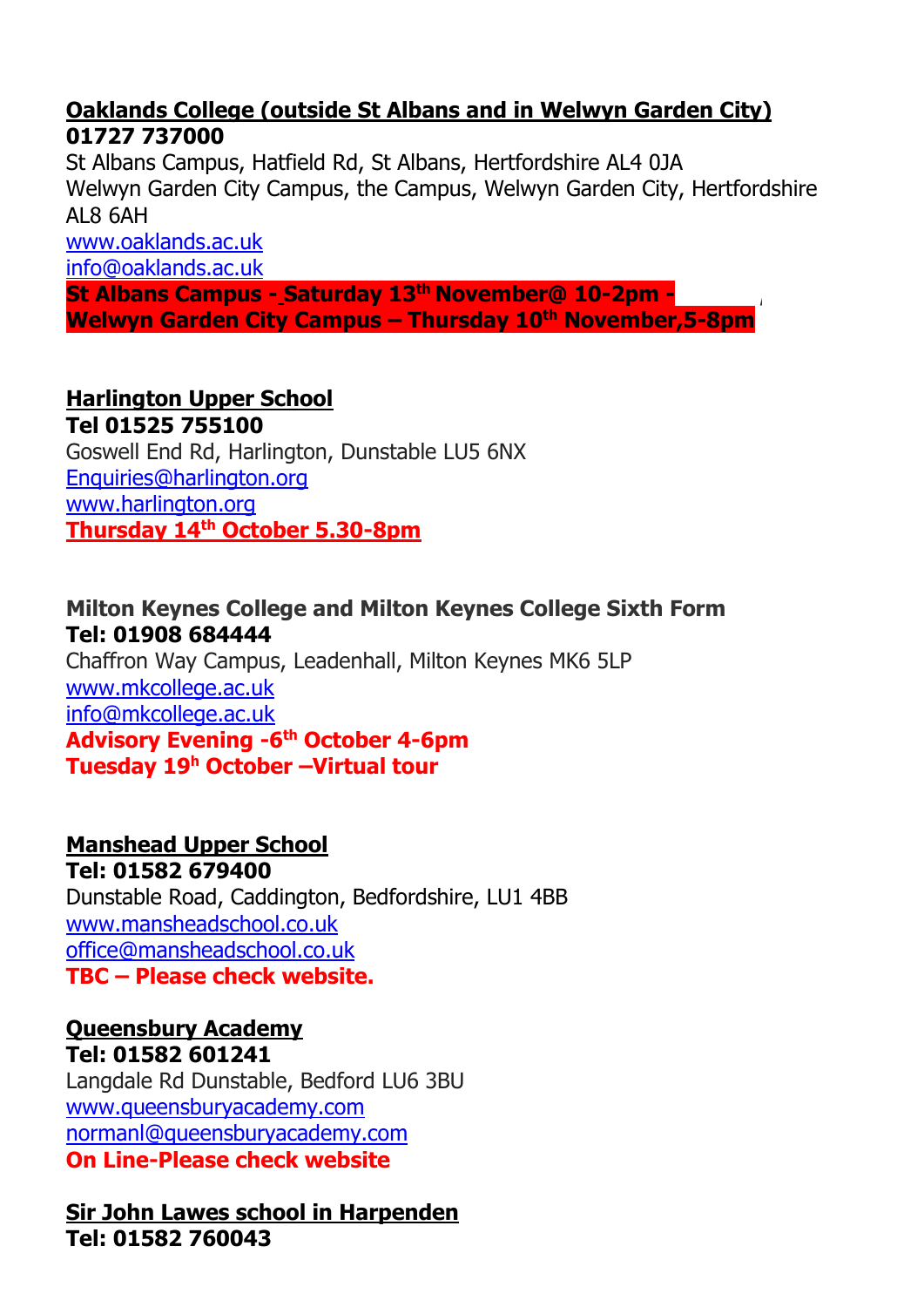Manland Way, Harpenden, Hertfordshire AL5 4QP [www.sjl.herts.sch.uk](http://www.sjl.herts.sch.uk/) [admin@sjl.herts.sch.uk](mailto:admin@sjl.herts.sch.uk) A Level Consortium – Roundwood Park, Sir John Lawes and St Georges Schools.

## **YOU MUST REGISTER IN ADVANCE TO ATTEND THEIR OPEN EVENING.**

# **Roundwood Park School in Harpenden**

**Tel: 01582 765344** Roundwood Park School, Harpenden, Hertfordshire AL5 3AE [www.roundwoodpark.herts.sch.uk](http://www.roundwoodpark.herts.sch.uk/) [admin@roundwoodpark.co.uk](mailto:admin@roundwoodpark.co.uk) A Level Consortium – Roundwood Park, Sir John Lawes and St Georges Schools

**Roundwood Park Sixth Form Post 16** 

**TBC please check website. YOU MUST REGISTER IN ADVANCE TO ATTEND THIS OPEN EVENING.**

## **St Georges High School in Harpenden**

**Tel: 01582-765477** Sun Lane, Harpenden, Hertfordshire AL5 4TD [www.stgeorges.herts.sch.uk](http://www.stgeorges.herts.sch.uk/) [admin@stgeorges.herts.sch.uk](mailto:admin@stgeorges.herts.sch.uk) A Level Consortium – Roundwood Park, Sir John Lawes and St Georges Schools **TBC. In order to attend the evening you MUST first** 

**Contact Mrs Silvia Warden**

**at the school to request an** 

**application pack. In the pack you receive**

**there will be a letter explaining how to** 

**register for the Sixth Form Open Evening.**

**You can contact Mrs Silvia Warden by email:** 

**swarden@stgeorges.herts.sch.uk**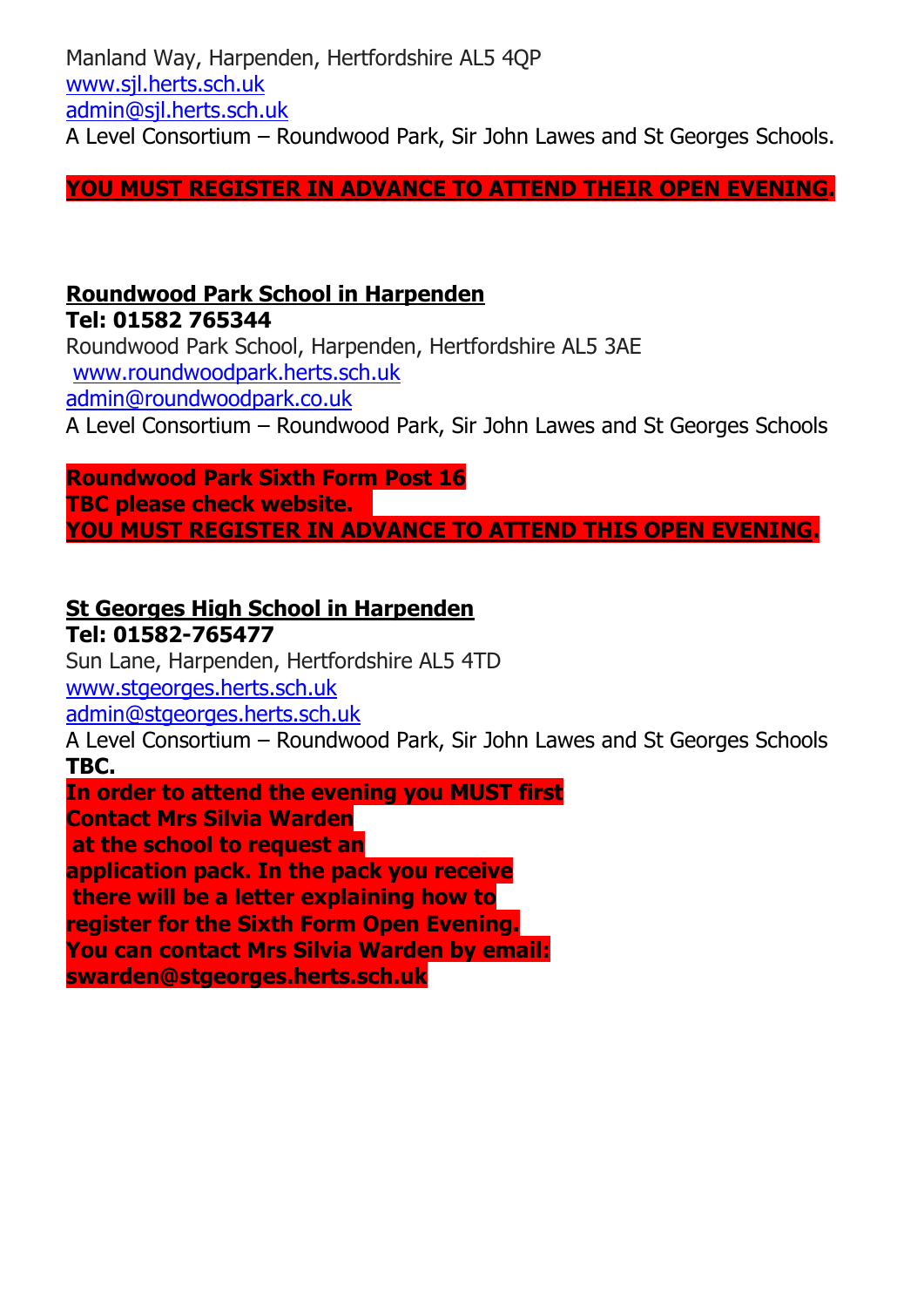

# **Cardinal Newman Catholic School** A Specialist Science College

"Together towards our Lord, through learning, love and faith"

The Apprenticeship Support and Knowledge for schools and colleges programme (ASK) 2021/22

**SEPTEMBER PARENTS' PACK** [www.apprenticeships.org.uk](http://www.apprenticeships.org.uk/)